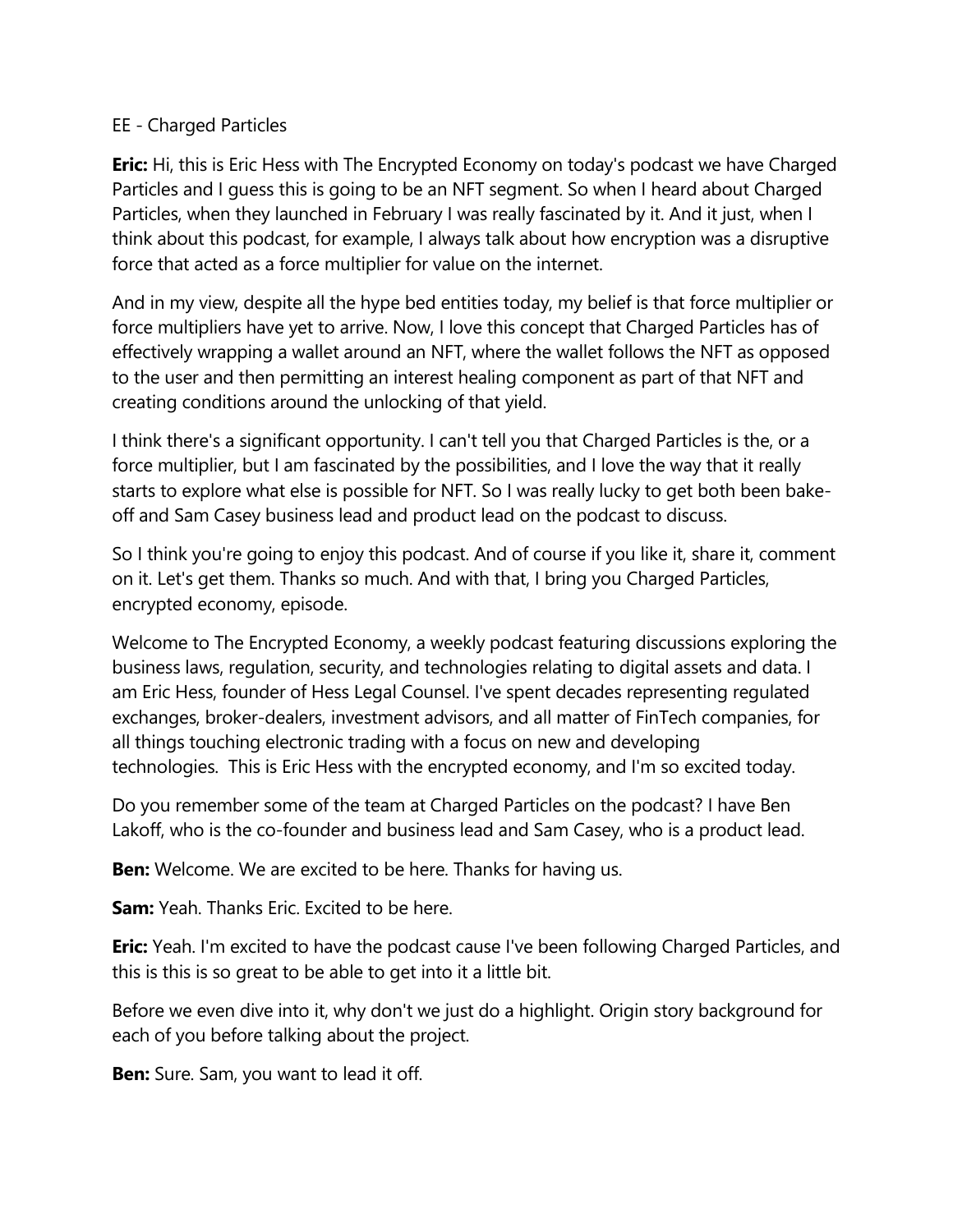**Sam:** Sure. Yeah.

I, uh, started my career in traditional finance, worked at fidelity investments, doing a mix of product and strategy work for a number of internal startups and crypto projects.

The last and probably the biggest project I worked on was a Bitcoin index fund for institutional investors. While I was there, I taught myself to code and fell in love with the process of building web apps and stuff. So I eventually left fidelity, started in my own development shop, ran that for a year, building prototypes for early stage web to startups, but ultimately.

Mist, crypto so much and missed all of the exciting stuff that was going on or surrounding financial inclusion that I got drawn back into it. And eventually I joined the get coin Colonel program, which is like an accelerator just as an individual and met Ben and Rob through that.

And then I've been here since last February when we launched.

**Eric:** Excellent. And Ben, how about yourself?

**Ben:** Yeah. Then like off my background is in finance got into crypto in 2016 via angel investing and never looked back. So I started a business thing, failed one, sucks. It's a blow to the ego to fail business, but you learn a lot about what not to do, which is helpful.

Did a bit of advising consulting in this space and then ended up at Bitcoin kernel, which is a virtual accelerator for lack of a better descriptor. Highly rated. Listeners who are interested in learning more about web three, check it out. It's actually branded as Colonel. Now it's spun out of the get coin umbrella.

But it was there, but we really expanded our web three community. So I met Rob he, that this kind of leads into the origin story of Charged Particles. So he's been dreaming about this since late 2019. Or Twitter handle is deep NFT, which was in February of 2020. So very forward-thinking before that deep by summer.

And all of these things are let alone defy and NFTs put together in this way. So started jamming with him on the idea of Charged Particles and started making it a reality later. Like summer 20, 20 raised, funding round, built out the proof of concept a little bit more and then started building out the team.

So Sam, we knew from Colonel joined us early on and we've been off to the races ever since.

**Eric:** Awesome. I I've heard Ben's no, no stranger to podcasts. He's got his own podcast, right? The alternative asset management podcast,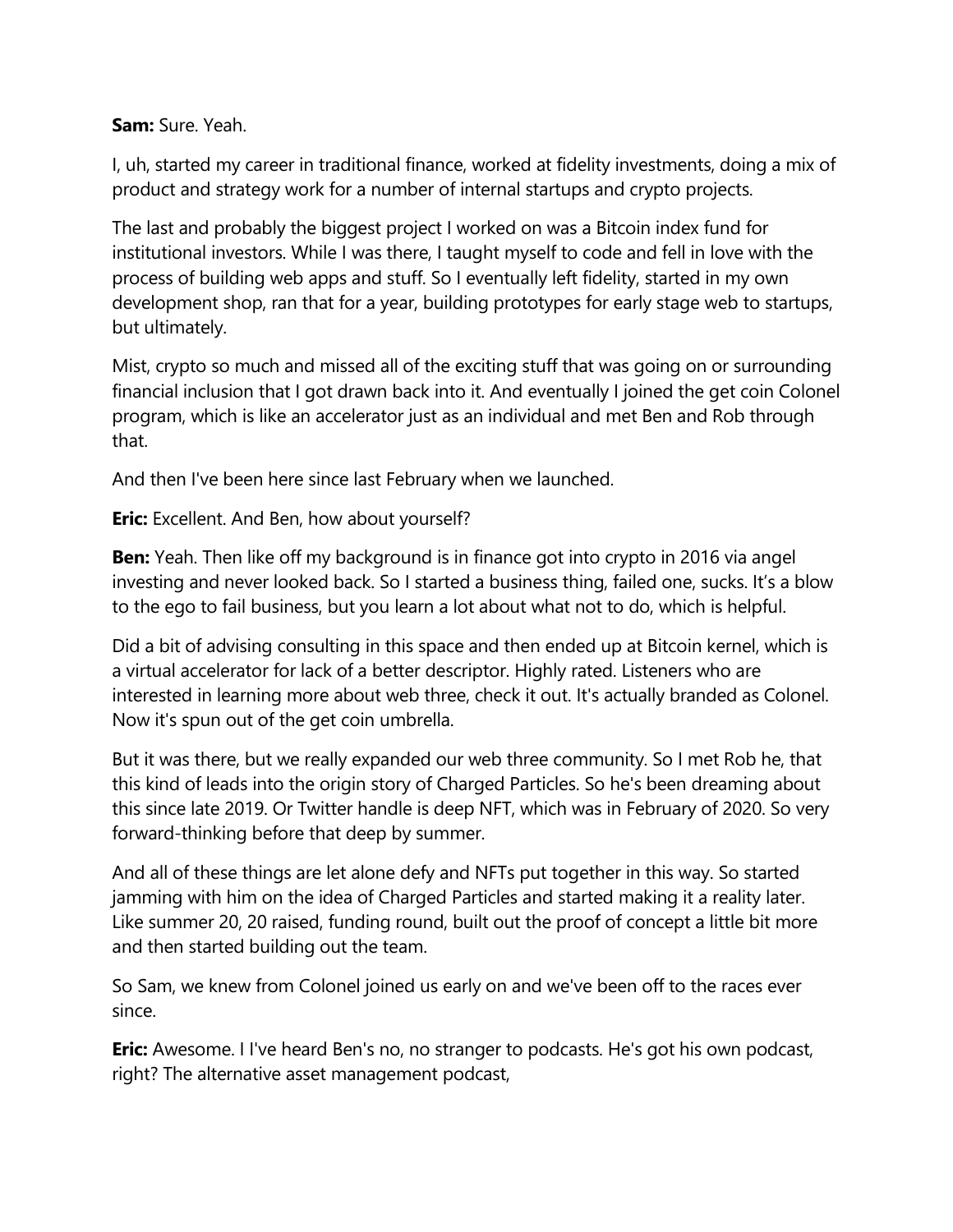**Ben:** Alt Asset Allocation. So this is the, there were a couple like COVID babies, passion projects, and one of them was a podcast and big fan of podcasts.

I heard of this already, but I had the opportunity to interview mark Farber and Jim Rogers. These are like famous billionaires that I've looked up to and read their books since I was, yeah, I'm that weird kid that read finance books, but as a kid reading finance books. So it was it was pretty sweet.

**Eric:** Awesome. So let's start to, let's start to dig into Charged Particles a little bit and maybe take a step back and just walk us through, what it is.

**Ben:** Sure I can take the salmon then maybe we'll ping pong back and forth. So Charged Particles is an NFT protocol that allows you to take your NFT and give that NFT its own smart wallet.

So your NMT has its own wallet that can hold other assets. And then you can do all of these malleable things like you can program time blocks or break apart the yield. But the like key, TLDR is your NFT can now hold other digital assets.

**Eric:** That was, that was quick. I was

**Ben:** Trying to short it. Brevity is a skill, right?

No, there's lots of the thing is like jump, jump into one of our community calls or our community. And like the opportunities are truly endless when you. And then FTE, not only as a JPEG, but as this fungible unique token, and then that you need token being like turned around as a container and being able to put the things inside of it.

So you can have an entire yield farming, basket of different yield, priming, different portfolios and rebalancing. There's a bunch you can do all containerized within this NFT. So because it's within an Ft, I have my wallet that I sign into. My private key controls my wallet, and then you almost have these sub accounts or containerized within those NFTs.

So I can transfer the whole thing over to Sam if that would make sense, but, so you think, oh, maybe a trust account. I could hold this whole thing for my kids. I can put things inside of it. I could Time lock it until they're 18 transfer it when they're 16, but they can't pull it out until they're 18.

Those possibilities are all enabled with what we built, that charge particles. I can talk as long or as little as you want on it, but it's

**Eric:** pretty easy. So you see Sam and I actually had a chance to talk before, but this is my first opportunity with Ben, but Sam knows I'm pretty enthused about it. W we'll get going.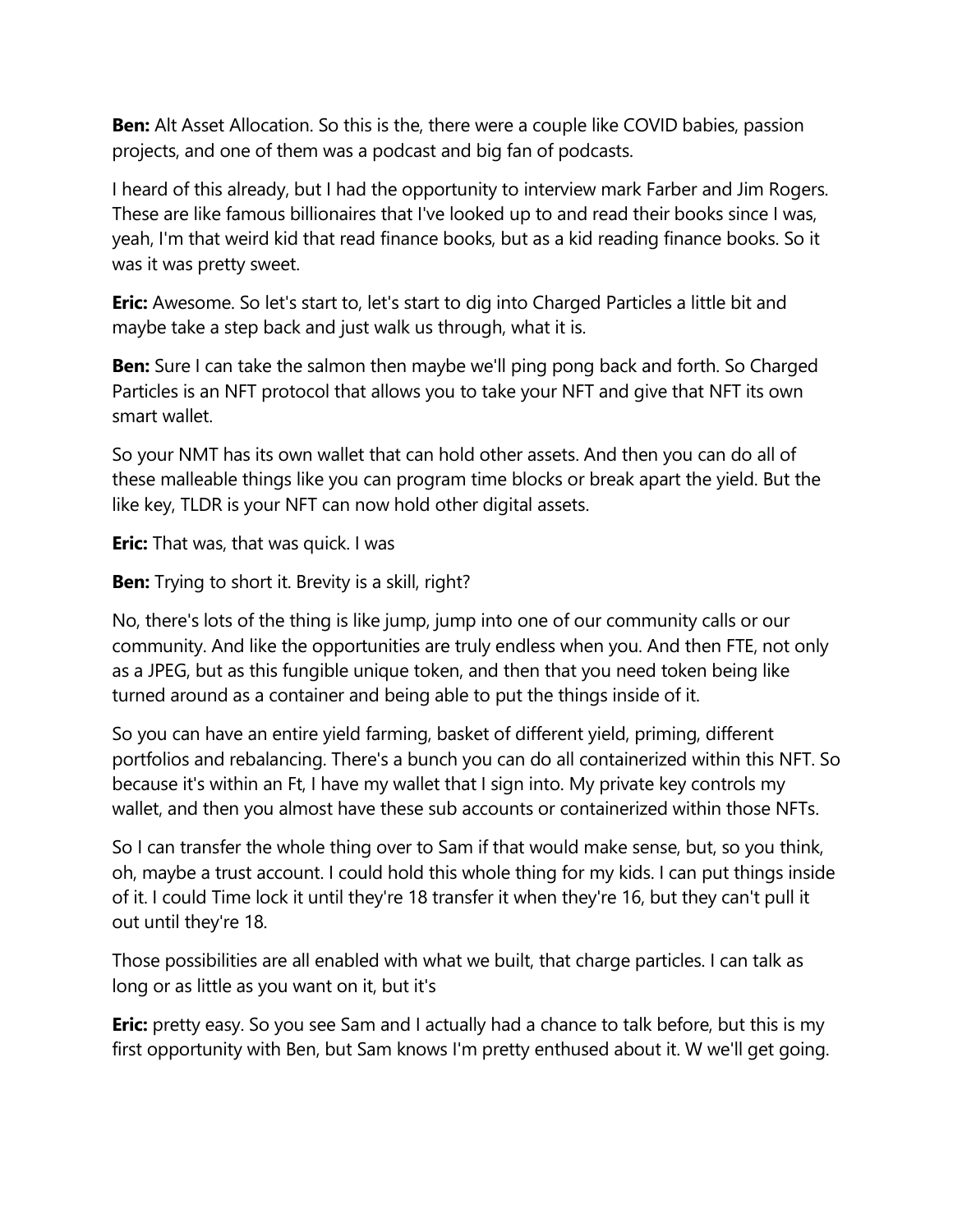Don't worry about it. But before we dive in a little bit, let's talk about the main net compatibility. Sam, do you want to get us into. Yeah,

**Sam:** absolutely. So we're live on Ethereum main net. We have been since February of this year as well as on polygon. So we have the cheaper option there for people to experiment with our protocol.

We've been live since just a few months after we launched on main net. We're blockchain agnostic. We're trying not to be opinionated about, what blockchain we think is going to win. What we're confident in is that NFTs are here to stay and doing more with your NFTs is what's important.

So as it's technically feasible, which right now means EVM compatible chains or like layer twos of Ethereum, we plan to expand to as many different blockchains as possible in the future. For now we're starting. May net and polygon though, to you know, really dial in what use cases matter, what, little kinks there are in the armor and stuff like that.

But eventually, yeah, we hope to be everywhere. Awesome.

**Eric:** And let's talk a little bit about the time locking. So Ben, you talked a little bit about trusts, but time-blocking actually, there's a lot you can do with time-blocking beyond trust. What does this do to I'm going to frame it as NFT value duration.

I don't know if you've thought about it in these terms, but yeah.

**Ben:** Yeah. I mean, so a lock is based on a dub, a different variable. So if you think of an NFT holding other assets, you put things inside of them and then you can pull them right out. So if you add this variable of a. One variable that you can add it based on his time.

So after six months I can pull it out. After two weeks, I can pull it out, but until then, it's still within that NFT. I just can't actually withdraw it. So there's other locks that, we love to build. So we're always hiring devs if there's any dads listening, but you know, these are fun. Probably very useful abilities to have these unlocks based on other attributes.

But I won't go over that. I'll stick with time. So time alone. If you think you think of a trust, so you think of this NFT housing value. That I can't withdraw until a certain time period has elapsed or you think of an early stage startup locking their pre value tokens inside of an NFT, transferring these to an investor.

They can't pull those out until the Time lock expires. Then you have this ability of this token has the value. You just can pull it out so you can use it as collateral. You can pull for that value without actually pulling it forward or pulling it out and dumping it. So you do have this ability of.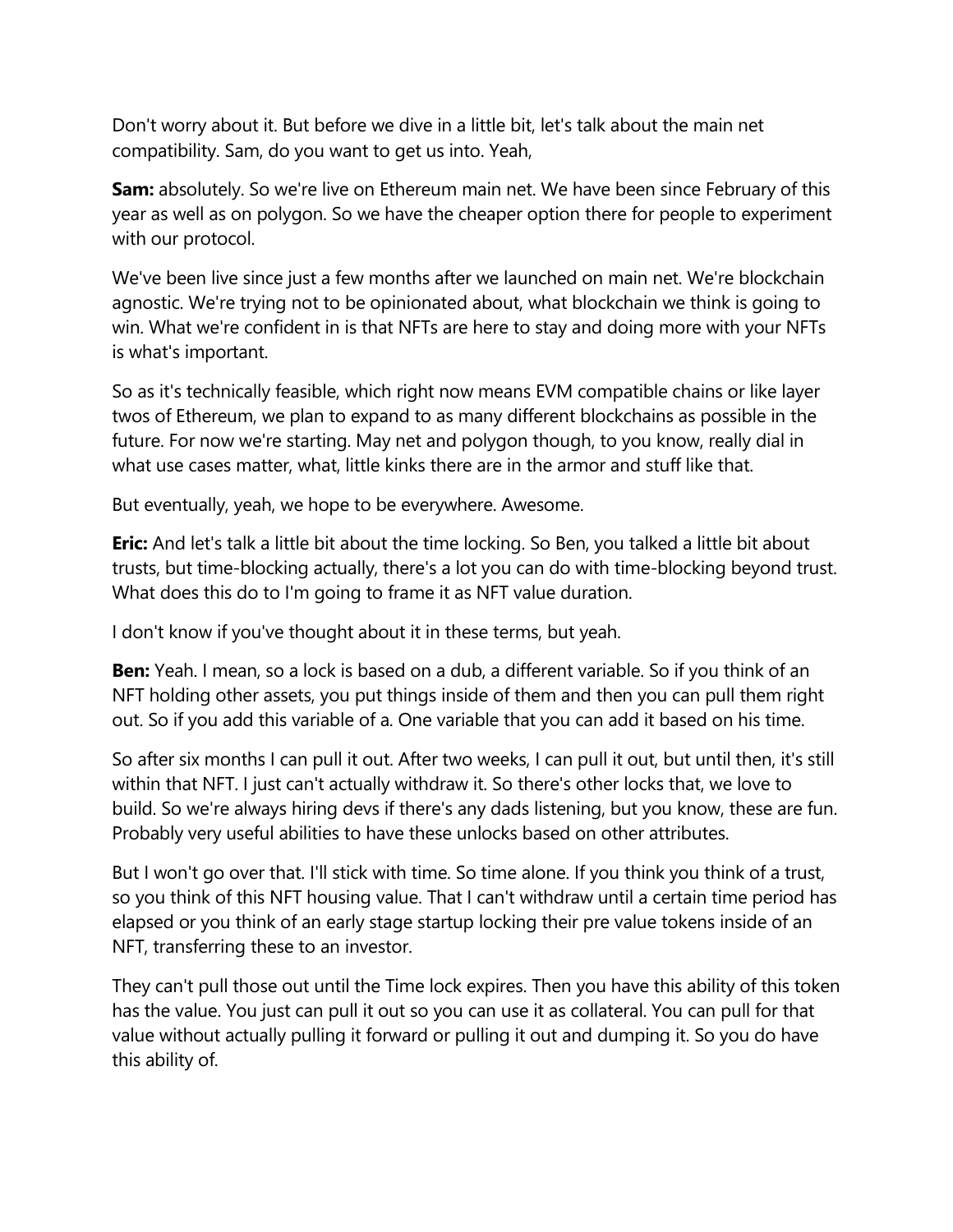To some sort of bond, some sort of big value dripping out smaller values over time. So we've got V1 of the Time lock, which is just, it all unlocked at one point in time. So you say I put a million dollars in this board, API. And if T and in one year you can pull it out. So what does that do to the value of that board aid?

Now that it's got a million dollars earning interest inside of it for six months, it's almost a forced Hoddle. You could put a bunch of WTTC in there and Time lock at for a year and it's you have it. It's just locked in there earning interest for a year. So it adds this other, The fun, like useful token mechanic.

So you think about when early stage startups are raising equity you think about locking your LP positions in there, like unit swap B2 is it's an ERC 20 token, right? So you put those tokens inside representative. Liquidity position, or you put your unit SWAT V3, which is an NFT locked inside of another NFTE.

So you can put all of these things together and you can't pull them out for a year, V2 V3 would be pull those things out based on different variables or pull them out a little bit over time. All definitely potential would just need a little bit more direction from the community before we start building out.

Like those more intricate.

**Eric:** For sure. And where do you see the use cases? Think, you a lockup probably makes a lot of sense, but what do you think is let's use the board apes example that I want to lock value in the board apes. It makes obviously the NFT worth more, but w what do you see as the immediate utility to the, to that Time lock you know, I guess from, I'm not going to the person who's I guess issuing the NFA.

What's a, w what's the value in structuring it that way? Or are some of the compelling reasons to structure it that way?

**Ben:** Yeah. I can take this one, Sam, just to complete the thought. So all of these things were, we're still early stage, so these are all hypotheses, but some of the ones that seem to have more traction or interest would be that you have a.

You have an NMT with so say for instance, when we raised funds, we put our tokens in there and we time lock them, send them to investors. This is a very good use case for product. Protocols raising funds being able to issue the tokens with the vesting contract, all container has within an NFT.

And then another really cool one is putting in social token. So you know that you want a social token as an artist, but you don't know at what time period or value or whatever. So you do this as an added incentive for your collectors. You Time lock it in a year or whatever people are still buying their art, but it adds this late.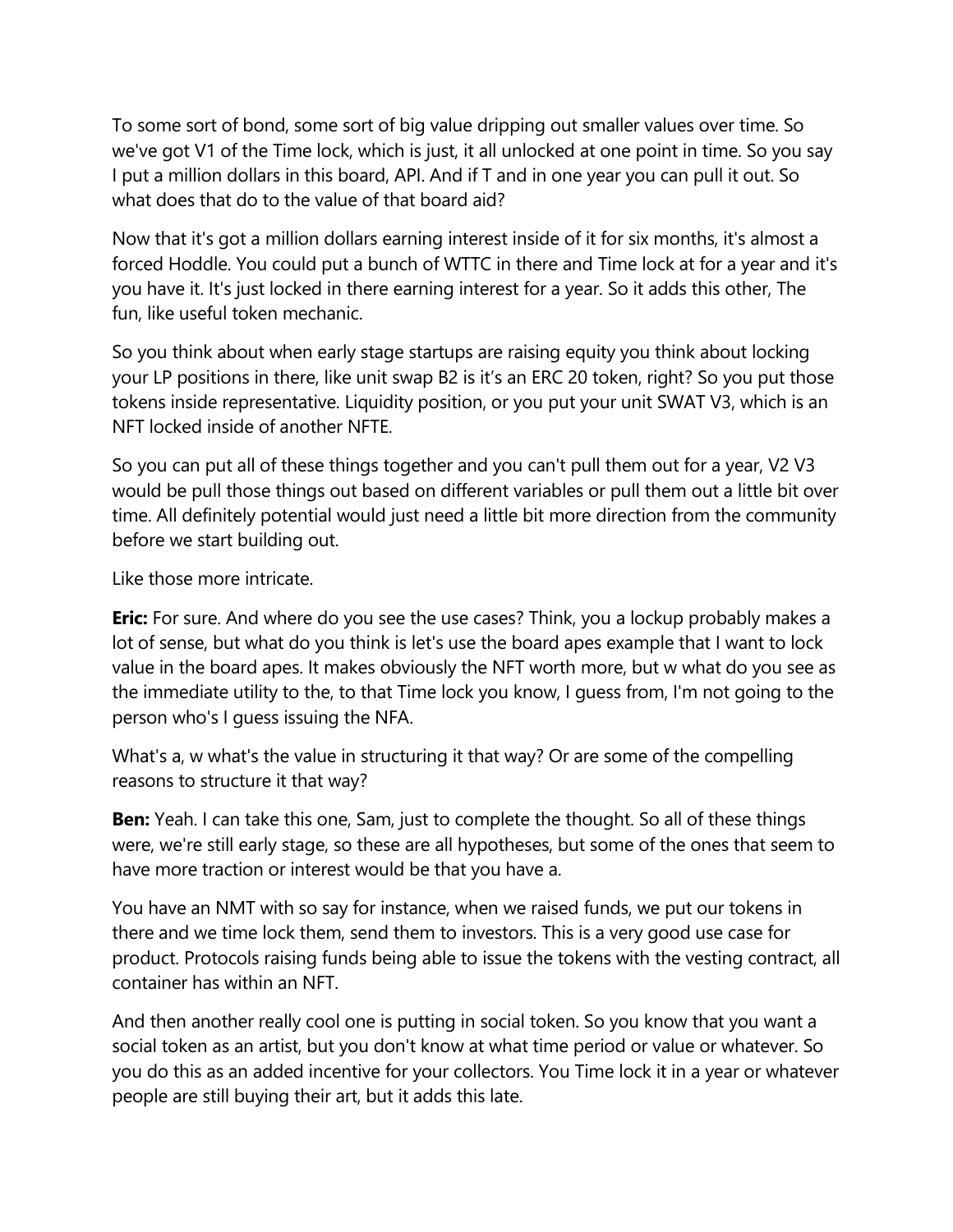Speculative value, like injecting finance into that piece of art because, oh, it's got a hundred thousand Ben tokens locked inside of Ben token doesn't exist for everybody. Listening is don't go buy one act. Actually it might, but it's not mine. You know, so maybe these tokens will find value or have something.

So it adds that layer of like speculation to this piece of art.

**Eric:** Excellent. And then just I guess comparing that to uh, it its own wallet. So like I've heard it described as a Trish particles is almost like it's almost like a wallet. It's like an NFT wallet. You know, maybe just make the distinction between like your wallet and your NFT wallet.

I know you just described the use cases for somebody like wrapping their head around this for the first time, when they think oh, it's a, it's an NFE wallet that sort of runs with the asset, but it can have other assets in it much like my Metta mask wallet, maybe just kinda you know, walk us through what's the significance of that?

**Sam:** Yeah. I can take this one, Ben. So like you said, a user can have a wallet and also smart contracts can have wallets. All NFTs are smart contracts at their. But the there's no default way to control a smart wallet or a wallet that's owned by a smart contract. And do interesting things with it.

You know, transferring assets basically all of the stuff that our protocol enables. So if you own a Charged Particles NFT as the owner of that NFT, And you also own its wallet. So there is basically a layer of logic that you go through that controls the NFTs wallet for you as the owner of it.

And that's really like the magic of our protocol. That's what it does. You could think of Charged Particles as a brain for your NFTs wallet. And if T's come with dumb wallets, for lack of a better. By default, our protocol turns them into smart wallets and by a smart wallet, we mean something that acts more like a human, an intelligent being.

**Eric:** So I'm going to, I'm going to now ask for a little more depth on the reasons why you would want to stream income to an NFT or how you would stream income to an NFT other than just the. You know, we talked a little bit about, okay, I put an asset that's earning yield. Let's take a step back.

Talk about like things like royalties, for example. Yeah.

# **Sam:** I

guess then maybe this we have had some people interested in potentially using NFTs for payroll as well, which is a similar dynamic to a licensing agreement. So you could have every time a song is purchased, a portion of that automatically gets deposited into.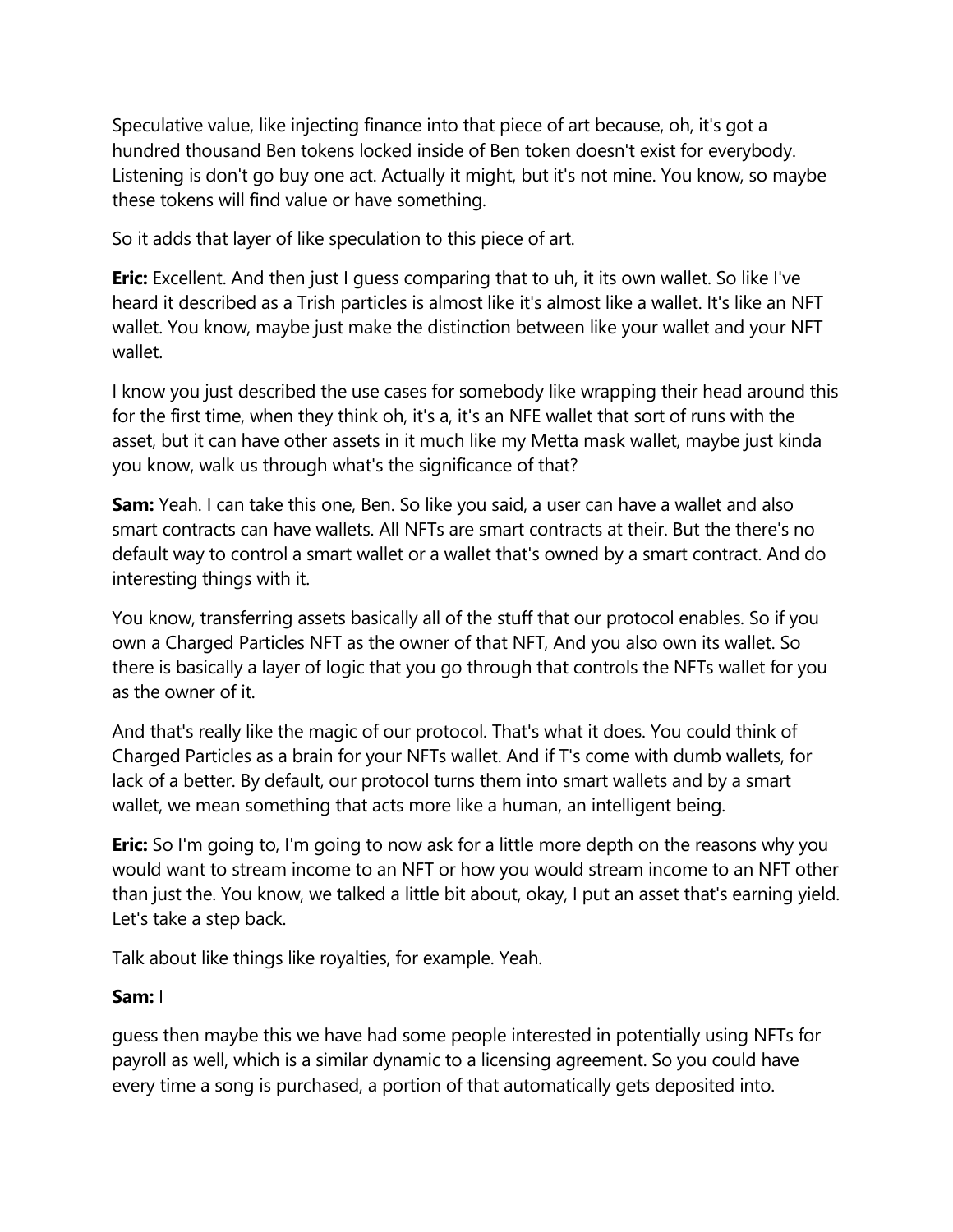And NFT and the owner of that NFT is the artist. So it could be served as a,

**Ben:** I guess a separate account percentage of that. Yeah, exactly.

**Sam:** And then you could then sell that, you could sell your licensing fees and it's, it's a, it's another way of doing things, which I know we. I don't have any hot record deals.

I'm not getting any royalties from any prior sitcoms I was on. So I don't know for sure, but I

**Ben:** imagine that

**Sam:** other Sam Casey, a very common name. But so yeah, you can basically financialize or, you can sell the rights to future income streams pretty easily just in a few transactions. Whereas I think the way it's done now, As, through a bunch of lawyers and,

all these transferring of accounts and

things like that.

So potentially a way to streamline the process of you know, like selling future income. But like Ben said, there's a lot a lot to explore there. And we're very early in. Thinking about those use cases. It's very

**Ben:** interesting now, and there's regulatory concerns with all of this, obviously, because that turns each NFT and like having this royalty stream, which is probably a no-no.

So you think about secondary market liquidity and things like that around that being less desirable once it has this future income streams. We all love passive income and the idea of like money just coming from all over into this basket or these baskets that you have. But unfortunately there are like regulatory concerns on a lot of these.

So broadly adding the nonfinancial or tax advice, anything we say in this, we're not lawyers or certainly not your lawyer. Definitely not financial advisors. All of the things.

**Eric:** Yeah. I'm a lawyer, but. Yeah, the so, yeah, no. So I actually, wasn't asking in the violative sense, I was asking more just vehicle.

And so rather than try to like you know there's so much going on, there's so much, even on your discord channel with a lot of ideas flying around, let's just build out some use cases for art and.

**Ben:** Yeah, sure. It's well, like more of zooming out, like when we say that we're in FTE agnostic, that means that.

And NFT is just this unique token. So it can be attached to a media file. That is a JPEG and it's art. It can be attached to another media file, which is an MP3 and it's music. It can be all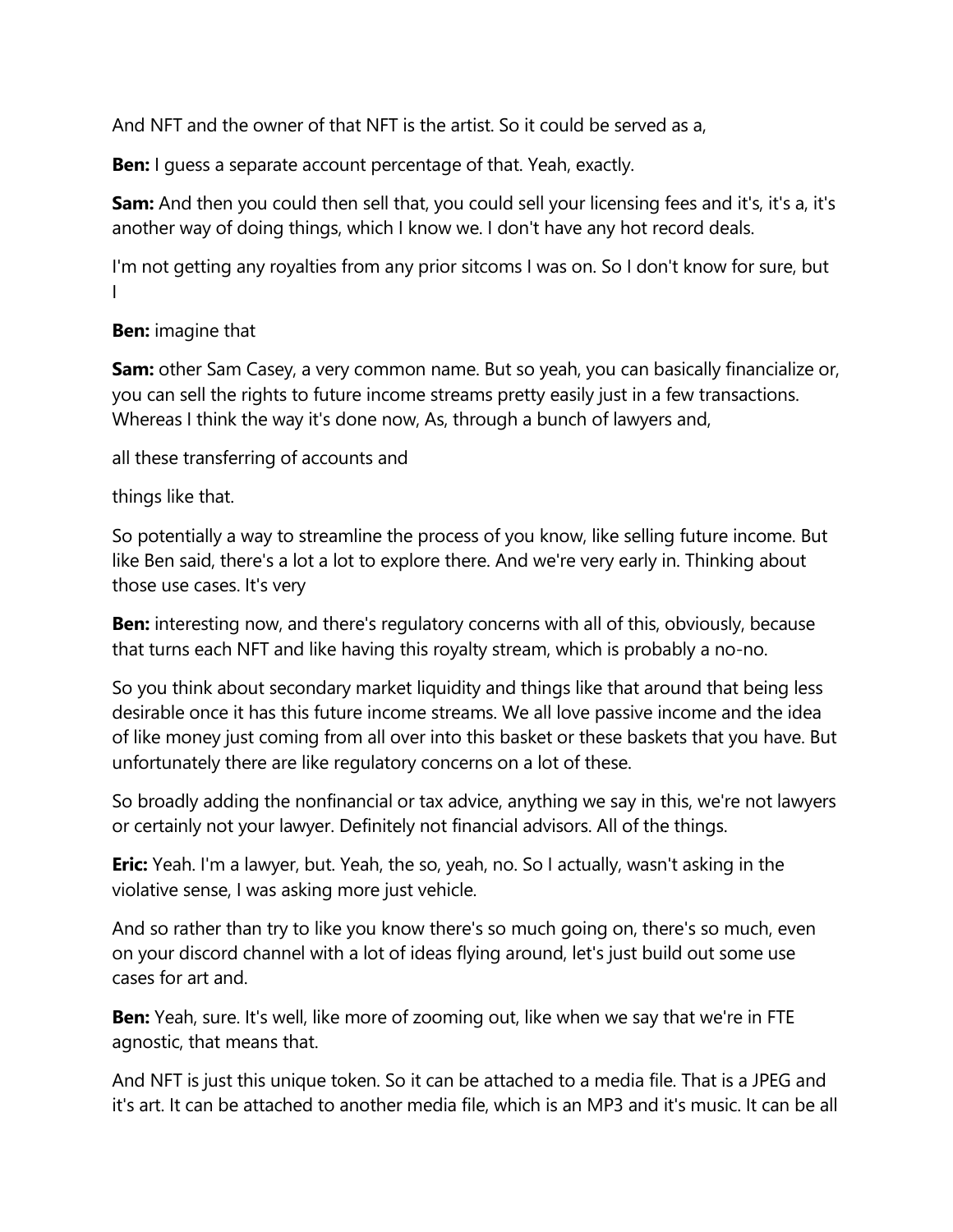of these different things that the key is that it's a unique token. So when w zeroing in, on these different niches or verticals, Art has taken the world by storm with you know, million dollar JPEGs being sold on all of these very famous old auction houses.

It's pretty freaking cool. So these artists have been able to be really creative and create a lot of value with this new. Now it's been around for a couple of years, but everybody just started paying attention. So within what terms particles allows within the art niche is, Our platform, we have a minting station and a marketplace, so we don't aspire to be a minting station in a marketplace, but this is more of a proof of concept of what's possible and how to do it.

But you know, we've facilitated a couple million dollars' worth of sales. It's free to mint. It's on polygon Ethereum main net. There is, and there's no marketplace fees or anything like that. So there, there are these attractive attributes of Charged Particles, DAP for art. But the big thing is it just allows artists, this additional layer of complexity and making their art even more unique.

You have. A piece of art, which is unique by definition, it's an inequity, it's non fungible, but then you can have social tokens lacked inside of it. You can have interest bearing art, you can have whatever you want. A bunch of other NFTs. We've had people on polygon because it's way cheaper. Taken enough.

We've had this happen a couple of months ago now, but it was called past the particle. And the idea was I start off with this NMT and I deposit another NFT inside of the NFT that I have. And then I pass it over. I transfer that NFD with another enough T inside of it to Sam. Creates his own enough tea and then takes that nested in Ft and deposits it inside of his enough date and then passes it to you.

Eric, you take, you create another one, you nest that one in time. So what you have is this light. Almost this choose your own adventure storybook potential of clicking through, down, down the layers of NFTs deposited in state of NFTs that like nobody has been doing that with NFTs. It allows a lot of flexibility and our I I'm less of a creative person you know, I don't know.

Whatever didn't get that gene, but like our community calls are crazy of people coming up with crazy ideas of the idea of, okay like if I keep going down to German, adventure, whatever. So, so I'd say the ability to create truly innovative, unique pieces of NFT art is, is what we allow.

**Eric:** Great. And what about fashion? I saw fashion on the discord channel.

**Ben:** Yeah. So fashion we've played around with a few of these different things and but like one. One thing is thinking about the metaverse everything we interact with is an NFT. So you have a wearable shirt, you have wearable shoes, these are all NFTs and the metaverse.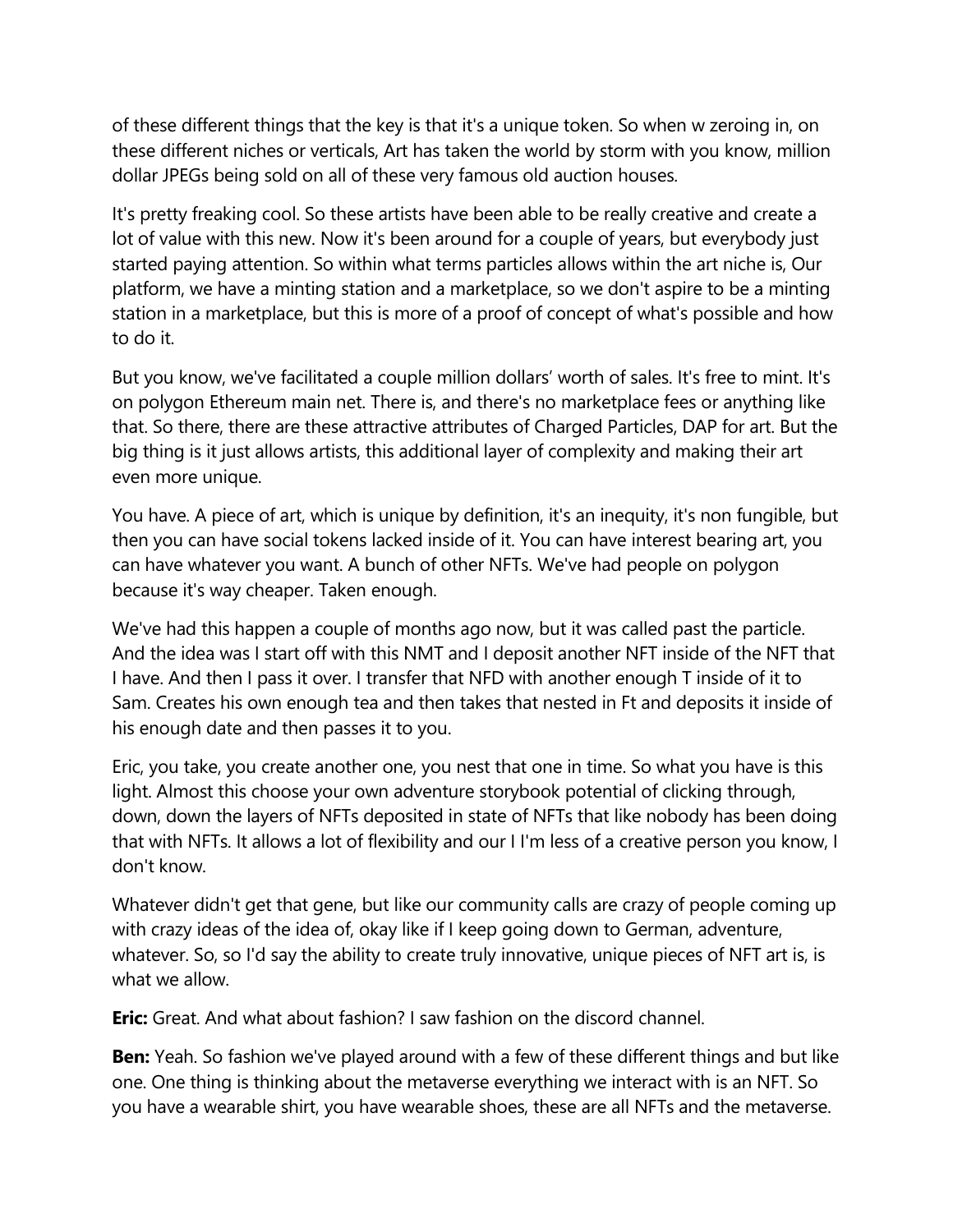So being able to infuse these things with interest bearing assets, Is it adds this other layer of confusion to that asset. So one that you probably saw recently was we were at NFT NYC and one of our team members, Steve wore a shirt that I actually had \$20,000 worth of USB-C or stable coin in it, earning yield.

The, we had it priced in Eve. So eventually there was an arbitrage opportunity that you can buy this thing for a \$19,000 and get \$20,000 worth of Yves deposited inside of a shirt. But it it's. Yeah, there's I think there's, these are like fun experiments that we're playing around with, but there'll be an actual, like bleeding neck problem use quick case that comes out of one of these.

**Eric:** Excellent. You, you, you brought up metaverse and I guess maybe just get right into the gaming aspect of it or, or, um, the metaverse itself and that immersive experience. Just to bring that one up. Like my mind just starts getting hit with all these different possibilities but rather than let me spin on, like what do you see as some of the most compelling use cases for, or Charged Particles in games or, and, oh, and the metaverse one and we had a limit three hours on this topic.

## Okay.

**Sam:** One of our, Like one use case in gaming that we really like, and that has a lot of interests around it is in game assets and in game characters, being able to hold, assets that have real-world value. So simple example would be, you could have your video game character be an NFT. Since they're a Charged Particles, NFT, they then have a wallet.

And so instead of using. You know, Fortnite tokens in the game you're using dye or are you using ether or whatever, and that's, what's being sent in and out of the character's wallet. Another one on the M game assets side. So if you could imagine like a sword or something that a character would use in a ballot about a battle let's say two, two players.

Both of those swords have some assets in them, earning interest and whoever wins that battle wins the interest in both NFTs. So there's I guess to sum it up, like pretty much everything gaming use case that we see, and that was being talked about is really about applying this sort of secondary market.

That's not controlled by the game creator. To, the unique part of the game itself or the character or the, the sword or whatever,

**Eric:** right? There's, there's a ton of interest in that you see it in Fortnite and all the tournament's and people trying to strive to win a creator awarded a prize.

But with this, you can have all these, sub battles going off, particularly in the metaverse you don't have to wait for, the Fortnite creator. Whomever to kind of regulate that game and dictate the prizes you can do it on your own. And yeah, so that's super exciting.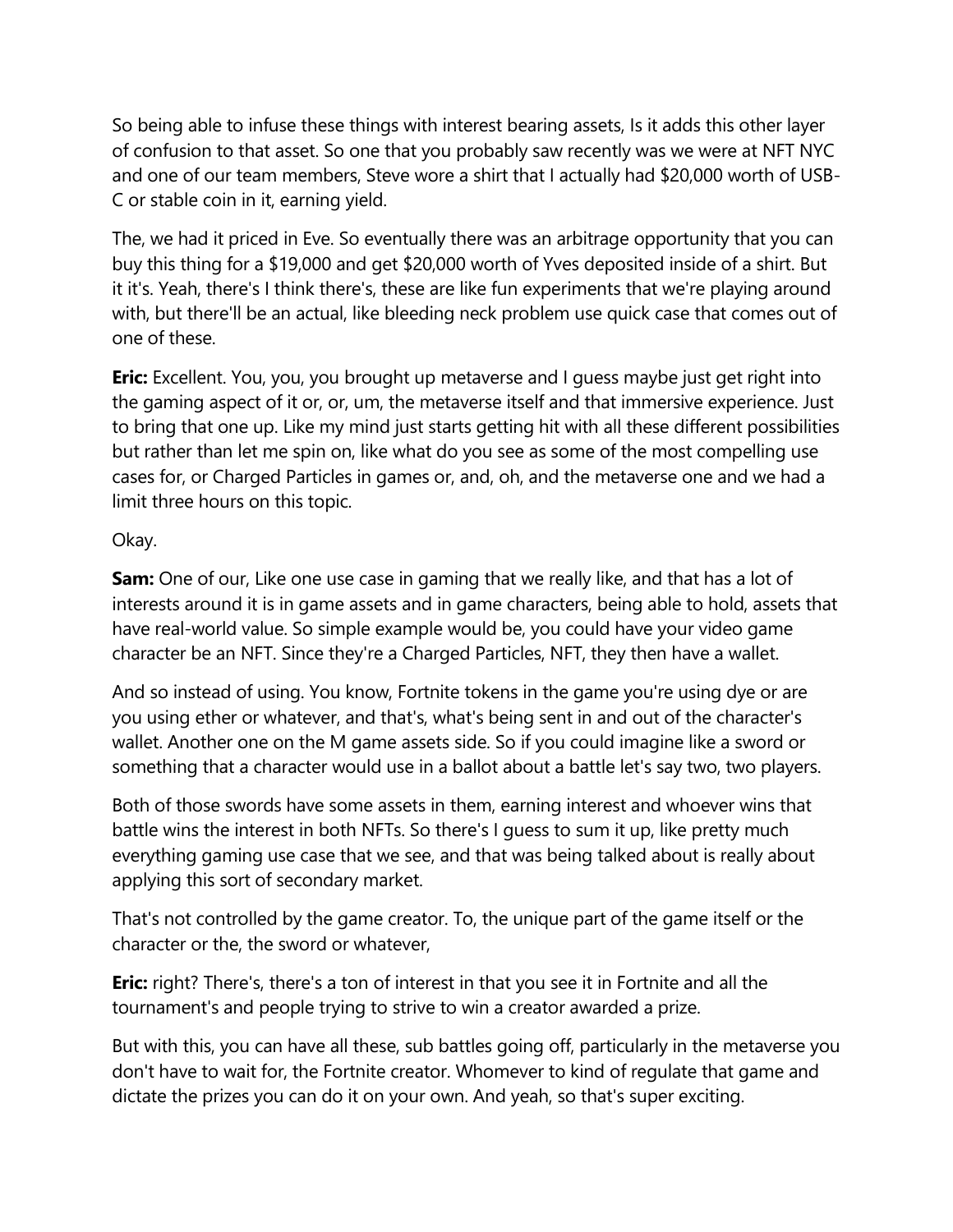Also like in, in the metaverse you know, you could Different assets around the meta version, in an immersive experience and, make it like a geocaching exploration. Find the asset and, you get the value unlocked is as well as the sword. Just a lot of super cool things

## **Ben:** there.

Really want to tease out that's for sure, but like the idea of a risk list or a lossless opportunity for somebody to hide a bunch of money and an NFT and hide it within a metaverse and the accumulated prize is accumulating while it stays hidden. That that's, that's a pretty fun one, but I definitely want to see build.

**Eric:** Yeah. The longer, the harder it is to find the more it, right?

**Ben:** Yeah. Almost to geocache and it's fun and shit. It's, it's super fun thing to do when you're in a new place, run around looking for those geocaching if, if there were money in there and the longer it's been hidden, uh, the bigger the prizes, I don't know.

Do you guys know who forced in his or what was his name? Forrest Fenn. The guy that had the box of treasure and a new message. Yeah, force fin. Uh, this guy who was like diagnosed with cancer or something, and to hit a million dollars in a chest of gold stuff and antiques out in the wilderness somewhere and left or some clues.

So the, it was always like almost a. Myth, like did this guy actually do it? The whole plan was he wanted to encourage people to go out and explore and be in the outdoors because that's what he loved and what added incentive to be like you know, exploring around and potentially find a million dollar chest full of gold and valuables.

This wasn't on a blockchain, so there was no provable, uh, artifact of him sending money into this thing. So it was that time into it. Yeah, exactly. There's totally a big chest full of gold hidden here. Go look for it. Okay. Well, somebody. Finding it, right? So this thing was hidden for five years.

So if it were slowly accumulating a rewards, like the pool was getting bigger over time well, it gets way more incentivizing to find after two years when that million dollars has generated a couple you know, five figures of income as well. So it's growing every year that it's staying. But then further like with smart contracts and the way that these things are programmable.

I could even keep that million dollars. I can do this. I can hide this thing and we can set it up in a way that like, I don't actually I can still pull out the principle, but you, the person that finds it only finds the interest. So I'm just forfeiting. Interest earned over that time period, but you're getting more and more incentivized to find it because that pool of interest is getting bigger and bigger, but I'm not forfeiting the principal at any time.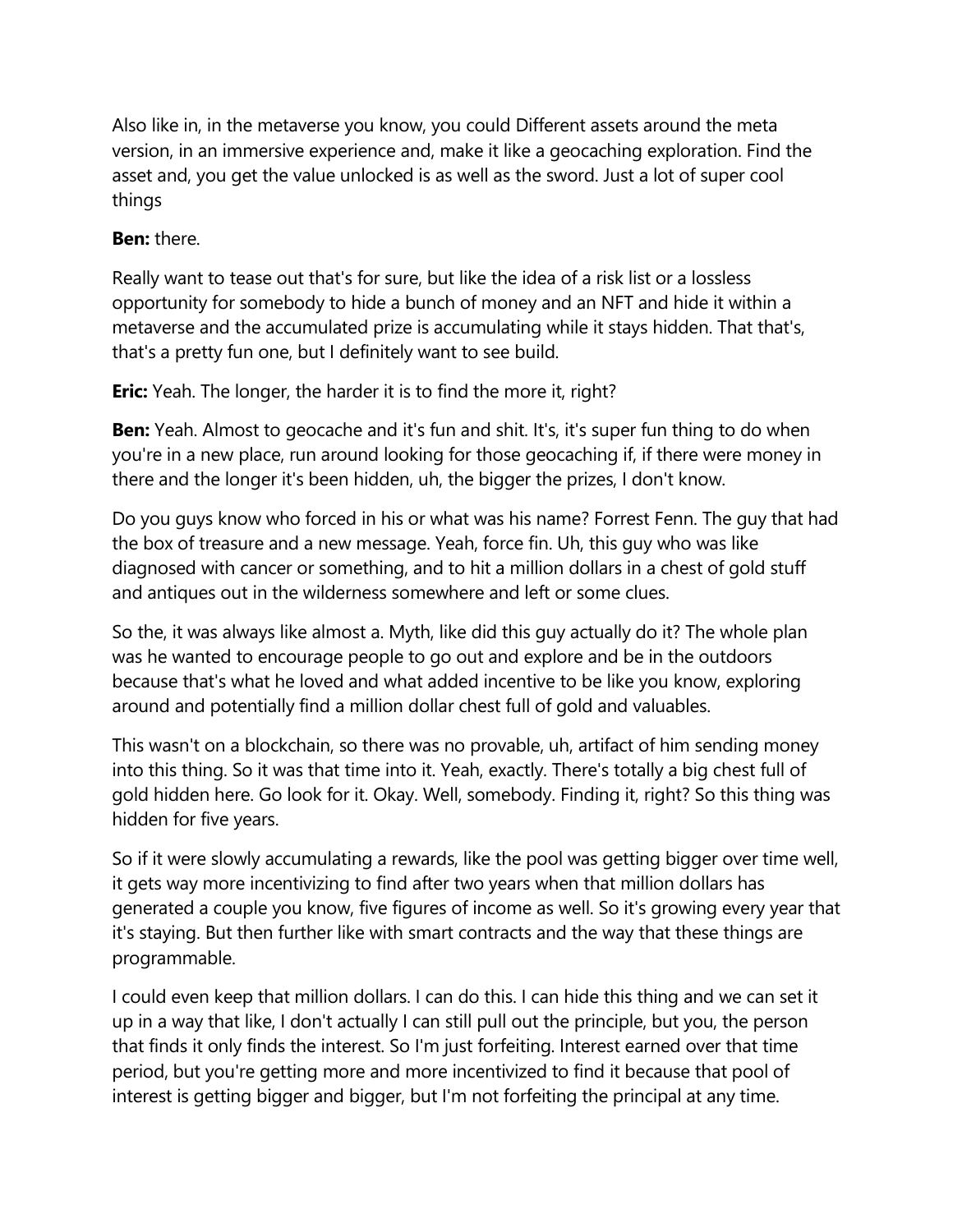I mean, this is where, like the benefits of digitization and this open pre metaverse that we envisioned hopefully happens or the walled garden of Facebook, or some iteration some mixing of the two, but things like this would be super cool.

**Eric:** Yeah, no, that's super cool was actually the word I was going to come back with, but you beat me to it.

You know, and geocaching, from somebody who actually used to do geocaching with my kids I always found that amazing that you could go anywhere, and you know, we'd go on vacation, cause you vacation, you have time to kill. And if he's just so much fun to you would learn things about a place, go to places like there'd be the touristy stuff, but you do the geocache and you find something very unique and very.

And in the metaverse like, let's say that you've, you, you have this immersive experience, but you want to encourage people to go to different parts. You want to how do you draw people into the metaverse? How do you encourage that exploration?

**Ben:** and finding those little,

**Eric:** finding all those little Easter eggs, all along the way and places you want them to go.

It's like, how do we draw people into beyond, you like, you like in decentral land, there's I'm, I'm, I'm not a metaverse guy on decentral end, but I know that there are certain districts that are predominantly, people go to, but then there are districts that like, nobody goes to, because it's, they're further out, but let's say you're trying to draw people.

What, what a better way than to give people that incentive to really explore you know, those, those regions that maybe they wouldn't

**Ben:** otherwise go. Yeah. And you could do this, I mean, everything within that metaverse is an NFTE. So I could just deposit a bunch of my assets into my building or that statue or.

Piece of art in the metaverse that I want to incentivize people to see, and then they could go claim the accumulated interest every time they get there. What would more incentive be that then I'm actually just forfeiting the accrued interest, but I'm incentivizing people to come, get foot traffic.

It's like what Pokémon Go did with AR it's like you drop this one right outside of your shop while a bunch of people are gonna walk there to catch these Pokémon. What if that, instead of that Pokémon that's owned, that IP is owned on a centralized server. It's actual, real money that you can convert into Fiat and pay for your coffee, or convert into a Charged Particles gift card and use that within another area within the metaverse.

**Eric:** So, so we shifted to the gift cards, which I think is another like super fascinating area. You know what I find so exciting about a gift card. A charge particle NFT would allow you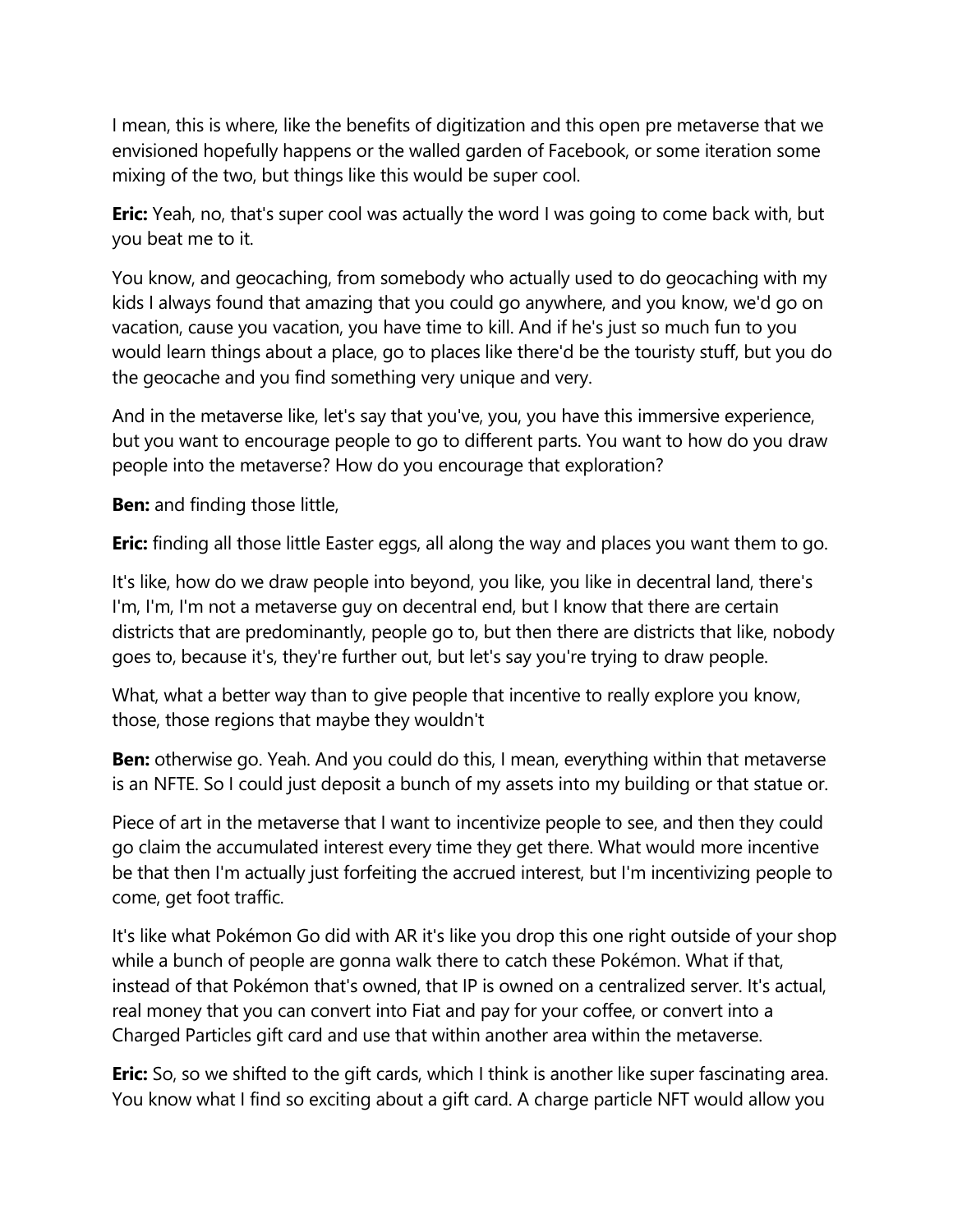to reimagine. The gift card experience, right? Meaning you know, with a gift card, I, I give you a gift card, and now you can spend 50 bucks somewhere. It's great. You like what experience did I set up? I could've given you 50 bucks. But this gift card is like in 30 days, it's worth nothing. So it's well, I never understood that one, but we'll put that one to the side or 90 days or whatever. It's like, I pay \$50 to put it on a card that expires after a certain period of time. Yeah, what's wrong with this picture, but

**Ben:** we're going with monetary policy, right? Spin it, spend it before it declines.

**Eric:** The whole it's despite yes is limited to three and a half hours anyway. But like with the GIF, you know, what's, to me, what's stunning about this from a conceptual perspective is that you get to create a brand experience and control it with a gift card.

Meaning, we talked about time lock or things like a social token that gets issued at a later date. But if, if let's say that I'm a brand. And I want to create a more immersive experience for, consumers, right? Maybe I create a gift card or, or you could call it a gift card.

Would you call it an experience, a rat NFT experience whereby buying it? I actually get pieces, there, there there's like a schedule. Maybe it's an event. Maybe it's uh, you know, it could be finding that NFV, a geocache who knows, but you get to release different things to them over a period of time to create this ongoing immersive experience.

So it's not Hey, I gave you here's a Pepsi NFTE. And I got you know, 50 NFTs. And it was like, okay. I'm like, God, I'm like, I'm done. I'm going somewhere else. That's cool. When you look at the first five, I don't know why I said Pepsi, but we'll go with it. Um, you know, but think about it.

If there's a brand you want to create that experience and you release it on certain events. So it's something that, that exists that you experienced over a longer duration of time. This is why I was focused on the time duration aspect because it allows you to control these events, allows you to control that experience.

It doesn't just come all at once where maybe it's not as appreciated, but it gets actually released in a framework that, wow I wonder what's going to happen next. I wonder what NFTE is going to be released at this date. I wonder what that's going to be like. And you have this sort of you know this anticipation of what the Charged Particles could release.

Am I getting ahead of you guys? You guys are like tenant. I got the devs in the background. They're not going to like me when I tell them that.

**Ben:** No. I mean, it's totally true. Every everything that you can do with these, with a wallet you can do now within an NFT itself. So it has the ability to be transferable.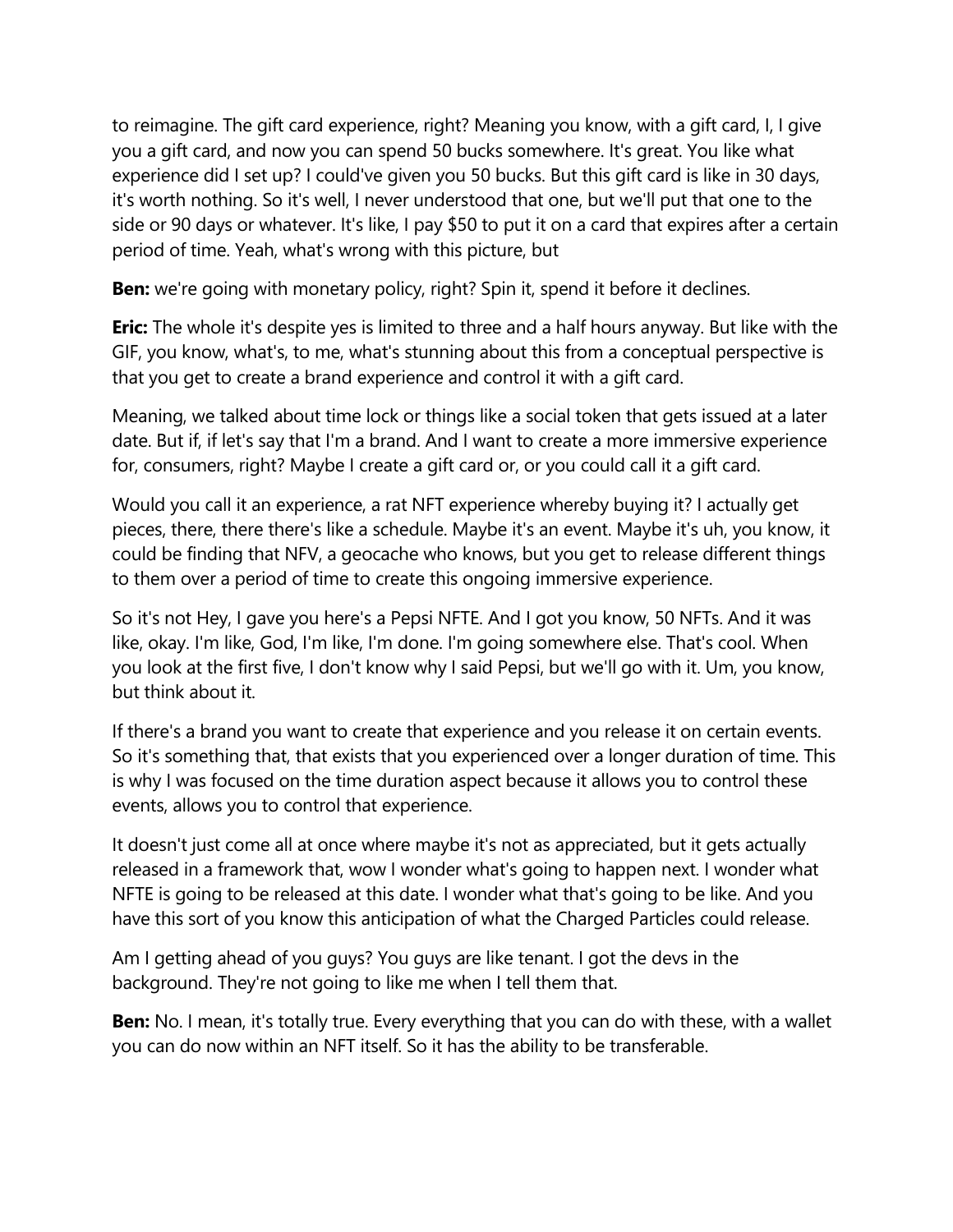You can have multiple of these inside of a different wallet. You can use them as collateral and pull that value forward. You can transfer them to different places, put them in multisites whatever. So it really gives you a lot more power and flexibility with like, how that is moved around.

**Sam:** Yeah, that's something interesting.

You mentioned too, referring to the time duration and how gift cards sometimes expire. You know, with this interest bearing at interest bearing component interest, earning component, your gift card could be earning interest. So it might start out as a hundred dollar gift card in a year, it's worth \$125 or whatever.

And then I feel like there's some possibilities there with. Incentivizing people to stay loyal to a brand. So

perhaps,

If they're to not spend all of this money right away and only spend the interest on it, make more repeat purchases and build brand loyalty through smaller purchases, as opposed to spending all 100 at once.

And then, I'm, I'm no longer loyal to that brand until I, Christmas comes around next year or. I think there's definitely some really interesting stuff that can be done there too. And as Ben said, like the possibilities are pretty endless. Um, we, uh, we're really excited to see how it develops and how, brands view this and view this potential possibility what sort of value it can create for them in terms of driving brand loyalty.

And then also. If there's any sort of record keeping stuff that's made easier through this,

**Ben:** the possibilities are truly endless. We're just constrained by human capital and time. So like we've, we have these brainstorming sessions where it's, it's crazy that the amount of flexibility, so finding that, that small little piece and going with that and going hard and that, and testing it out and then iterating based on that as the approach that we're taking.

**Eric:** Yeah, no, a hundred percent. You guys are still early in the process, right? There's a lot of road to travel. Just to kind you know, get into some of maybe the other ones hedging. You want to talk about the Charged Particles and hedging?

**Ben:** Tell me what you want me to,

**Sam:** Yeah, you're the CFA I think.

**Ben:** There's a few things, we have some Americans on our team. Rob's the founder, he's Canadian, so it's pretty much regulated the same. So a lot of these like heavier financial use cases are difficult because of regulatory uncertainty. Like I certainly don't want to launch a.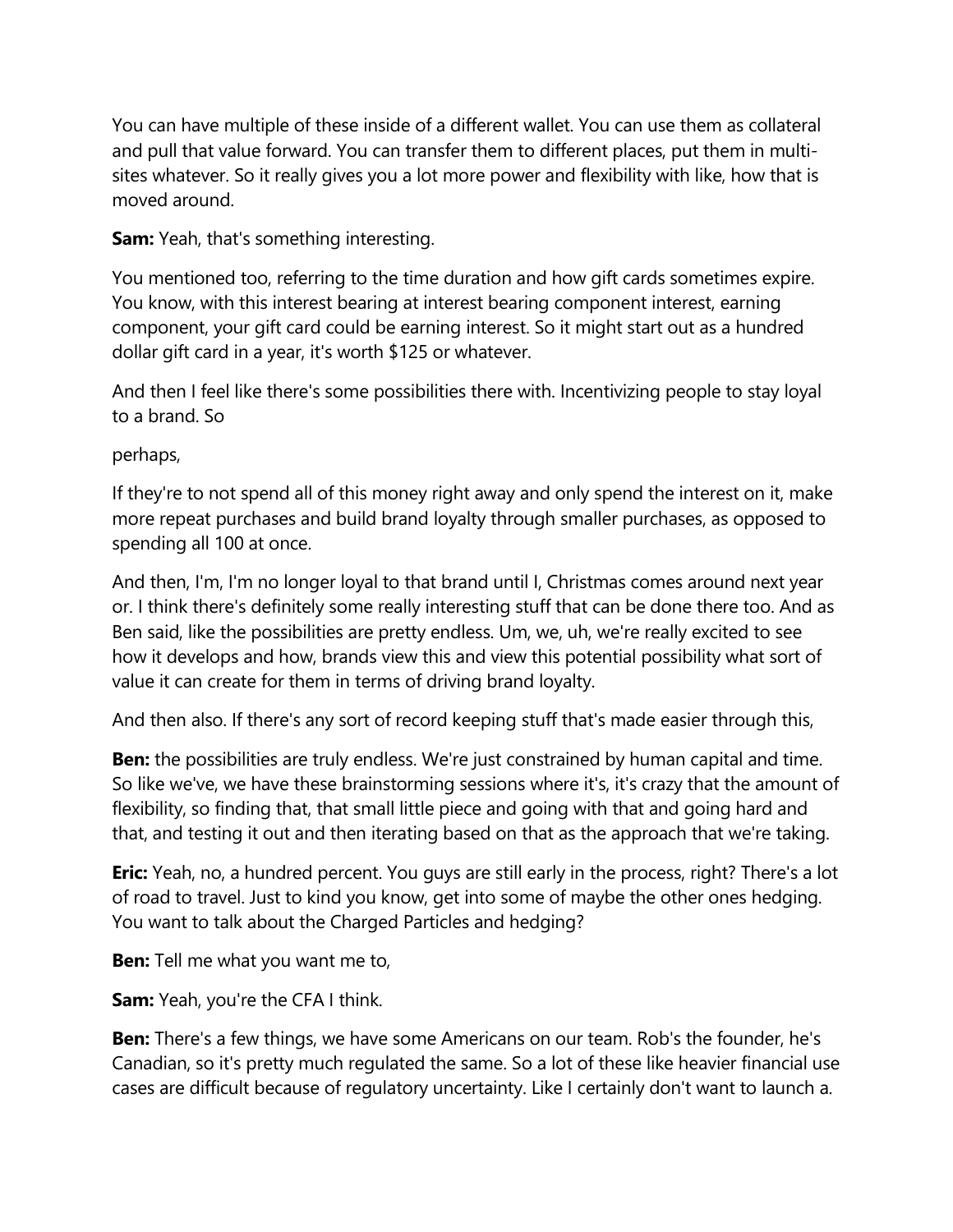Decentralized options platform when it's like very much crossing the lines of you need a regular, like w R U KYC and everybody that comes on, are you worried about the AML and Patriot act and these big, scary words that like really throw you in jail for a long time?

A lot of bug, Charged Particles, a protocols. So we're providing the tooling and the inspiration and the ability to do a lot of these things in a, in an open way. So our app allows people to see oh, this is. Having an NFT with things inside of it, timeline, et cetera can be used for.

And then you can blur the lines. Even though it's an art dab, you can use it for some of these other sorts of things that aren't really art and like still get the product or get the idea across. But. With like the more financial use cases, certainly Charged Particles could be used for these sorts of things.

So if you think about like a structured product all of this could be within an NFT itself. So you have each little piece, all kind of basket into that NFT. And then. Multiple different directional bets, hedging, often each other. So it's like a market neutral strategy all within an NFT itself.

So one use case we've thought about, why would, why would you put it into an NFT? We've covered that, but it's one use case that we're actually seeing within our communities, like the idea of Like a Dow treasury, for example. And this was on our government forum, early stages of thinking that sound, but like the idea of one multisig for, of the Dow, within the Dow or the community, within our community, we've started breaking into guilds.

So um, like divisions for you know, boomer speak. But like these different divisions of the company or guilds field sounds way cooler. It each one potentially could have a bit of that treasury earmarked for them. What charge verticals? You could create an NFT that is for that field.

So gaming Guild and put a piece of the treasury into that gaming Guild NFT. So it's almost like I have my one account for the total doubt. And then within the account, Segmented off pieces of the treasury that will go for, be used for that individual guilt. Then within that little piece of the treasury for that Guild, you could have governance decisions like decentralizing the investment decisions on how that money is invested and what sort of potential returns it's kicking off.

And then, that that interest or that. Alfa that game generated from this little container, this gaming Gill. So if they turn it into a structured product with different options or levered tokens, all within that segmented within my overall wallet, where is that? That gain? Where's that interest?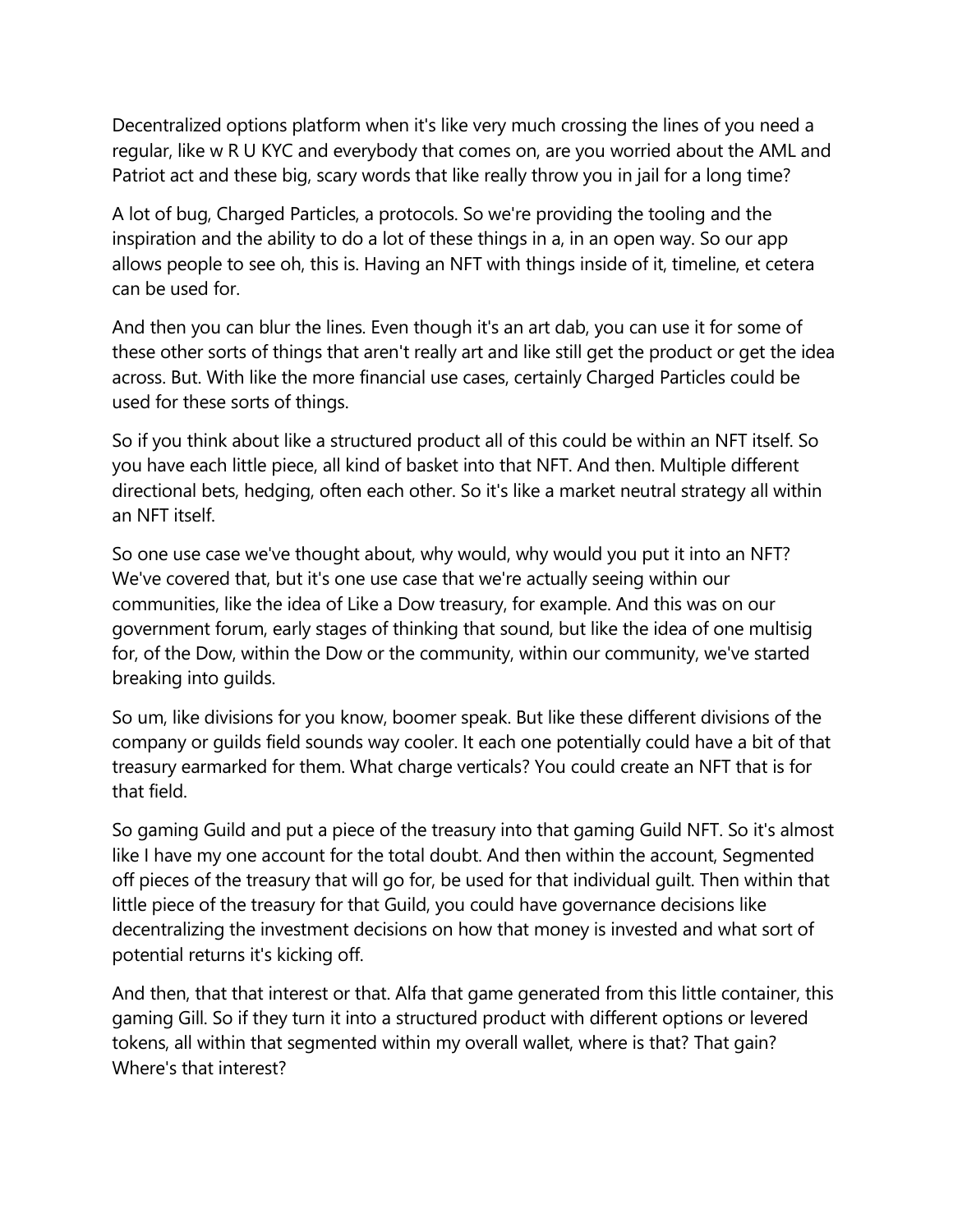Where does it go? How does it get spent within that gaming Guild? So you can see this way of De-centralizing control and de-centralizing the different segments of the wallet itself by segmenting things into NFTs like that.

### **Sam:** Yeah.

And I think to keep it you know, the simplest form of hedging, like long, short you know, assets that aren't correlated.

So with our art tab right now, or if you're going to go to our site and you're going to see NFTs being sold. So perhaps if you're you think that your buyers are, worried about the price of ether being so volatile, maybe you put in something into that NFT that is you know, inverse correlated with the price of ether so that, Hey, if I'm buying this NFT and it goes up in value because ether goes up or it goes down in value.

Because Heath goes down, I'm not getting as much of that sort of like price impact from a buyer. So it can just give some sort of peace of mind, I think, to potential buyers, if they're super concerned about the speculative aspect of the value that they're purchasing when buying an NFT.

**Eric:** Cool. So there's a number of other things.

Another, a number of other skills. On your D on your discord charity, being charitable use cases crypto voxels, educational awareness building. I throw them all out. So you can pick which one you, you, you most, most excited about.

**Sam:** I think the most active guilds we have right now are, related to art, fashion, gaming development, and chair.

So in developing these it's quite music. Sorry. I forgot about that. So all of these different guilds yeah. They're targeted at different user groups. And so the charity Guild is really exciting. So you could basically take the interest earned within an NFT and direct that to a charity or multiple charities.

So that you can include a social component into your NFT sale, in the same way that like Toms gives one free pair of shoes to people in developing countries. When someone buys a pair if you buy an NFT or if you deposit assets into an NFT those are going to be directed to a charity.

That's, that's something we're super excited about and something we actually have built people building projects. As we speak, very cool stuff to be done there.

**Eric:** Yeah. Awesome. But what, what would be another one that I know you mentioned music, would that be one of the other more active ones?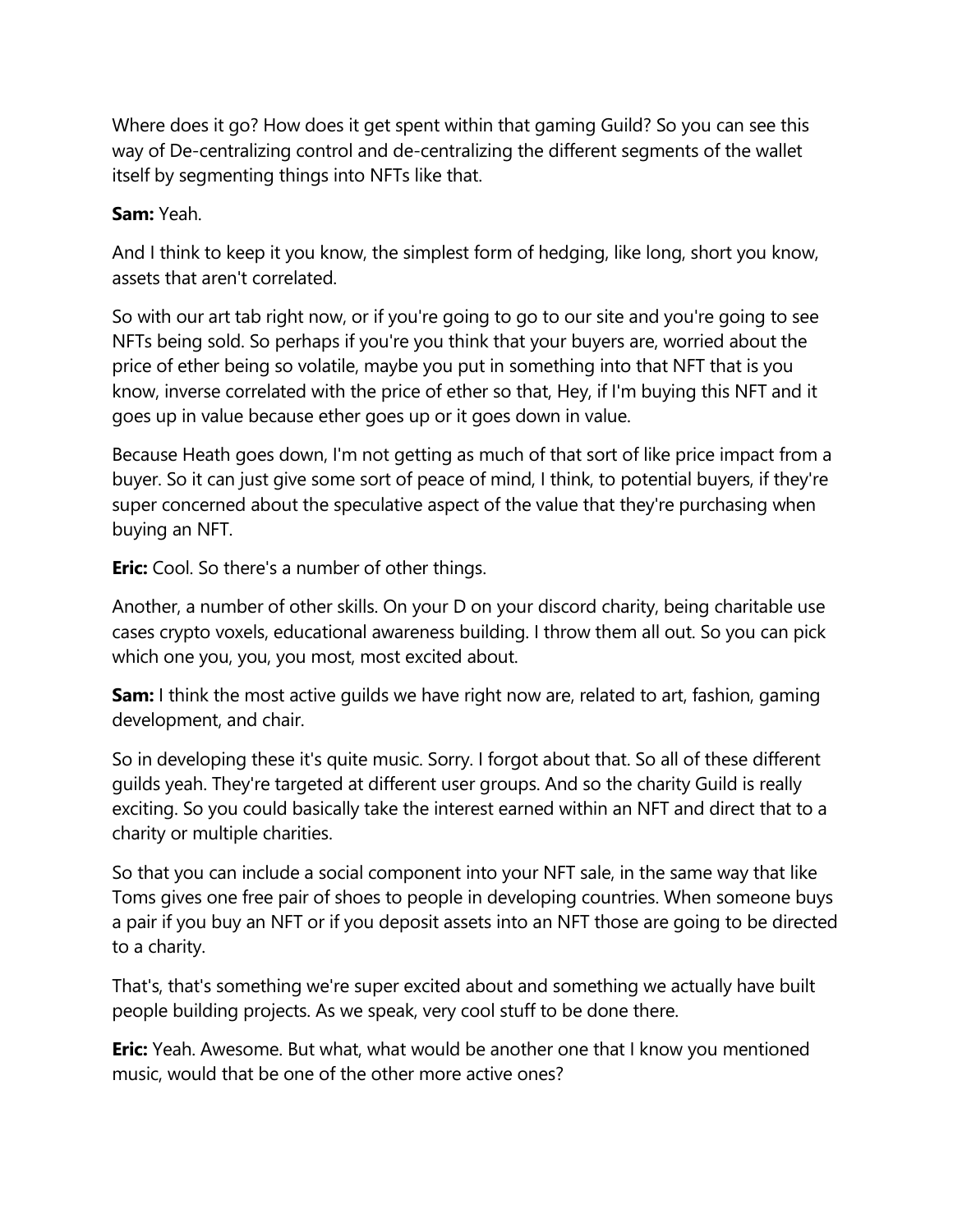Yeah,

I'd

**Ben:** say music is quite active. The key with these guilds is I mean; we are Charged Particles. We can only focus on so many things. Big focus right now is upgrades to the protocol and thinking about the protocol being this base layer that people can spin up different damps we can incentivize different dams to be spilled, spent up, spun up there's the past tense and, uh, And focus on different niches, but like with the guilds, we have people from each of those industries or segments that know it in and out like royalties.

I know that there's like a lot to be done there with music, but I've not been a musician. And I don't know the inefficiencies of the current market. So the people leaving, leading the music Guild do know those inefficiencies and they do know where you can get. We use this malleable technology that Charged Particles allows and solve a lot of the actual real problems that, that exist.

So this is a way for us to. Like scale laterally without like total scope creep of our day-today projects and have these, these build leaders who know the industry saying this is, this is a problem. This is how we're using the art that now to solve this problem. And we really think that we add a add a little fuel to this fire.

We could create something magical to disrupt this. Yeah, I'd say all of the guilds they get, they go in ebbs and flows um, you know, tons of interests, tons of activity. And then of people go back and start building and then come back with updates and, and it's new, exciting, but we're here for a long time and this is what we're focused on.

And then we'll continue to spin up and different guilds will uh, gain a lot more traction. And hopefully we'll find one that makes a lot.

**Eric:** Awesome. And that makes a lot of sense. I peppered you with a lot of different use cases here, but it is, it is exciting stuff and I do love the discord channel.

You know, w what haven't I covered that maybe we should be, be talking a little bit before we break.

# **Ben:** Yeah,

**Sam:** I think we may have mentioned this before, but Ben just touched on it is one key thing for us is we are a protocol first and we have. That's a proof of concept. So the reason we have this development Guild is we're working on some tooling so that developers can very easily integrate Charged Particles magic into their projects.

So our long-term vision is to be like an API for NFTs. So in the same way, that pretty much every e-commerce site has Stripe behind it as like a payments. We want to be this sort of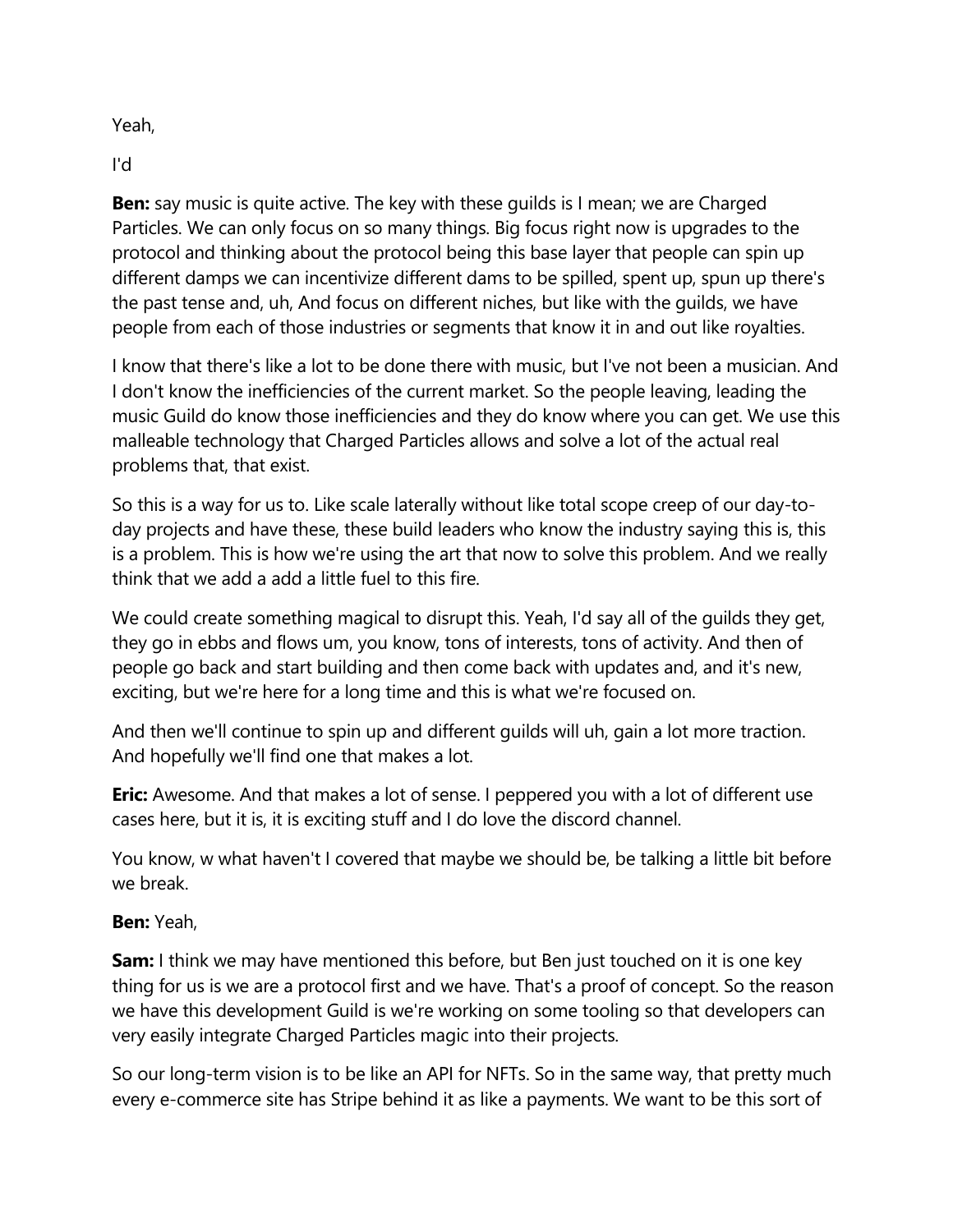smart wallet, API for NFTs and, uh, shameless plug, like if you're a developer and you're interested in helping us build that or building on top of us, providing feedback on what would be useful for working with the contracts, please reach out to us.

It's something we're really excited about. And it's, you it's really like our core mission is to be the sort of everything protocol for NFTs. That's super easy to work. And helps you helps empower both creators and developers builders to do more with their NFTs.

**Eric:** Awesome. And then what about you?

Any last thoughts before

**Ben:** we.

No. I'd say obviously this is something that we're super excited about. That there's a lot of people that are always like, like yourself, and you'd reach down and you're like, Hey, super interested. Let's jump on it. I just would echo what Sam said obviously, but also encourage people.

If they're interested, they like what we're doing, reach out, see if you're going to help out, see if you can get involved in whatever way that you do add value to a product project, because we're always looking to engage with our community and, and interact with them in new and exciting ways.

So our DMS are always open don't be afraid of. We're, we're always hiring certainly for uh, technical talent, but also for non-technical talent as well. So yeah, don't, don't be afraid to reach out.

**Eric:** Is discord the most active channel for you guys?

**Ben:** It is. But that's I mean, I still have people that don't understand discord, they're like, Nope, not gonna do it.

I mean, we have telegram we we're responsive in all the channels. So whatever preferred medium of communication, we'll get back to you. If it's email info@charge.fi and we'll get back to you there. Awesome.

**Sam:** Just be warned. If you jump in the discord, you're going to get excited like Eric, and it's going to start thinking about all the use cases and stuff.

So make sure you're you block your calendar and be ready to jump down the rabbit

**Ben:** hole.

**Eric:** Awesome. We'll put, so gentlemen, thanks so much for coming on the podcast. Awesome.